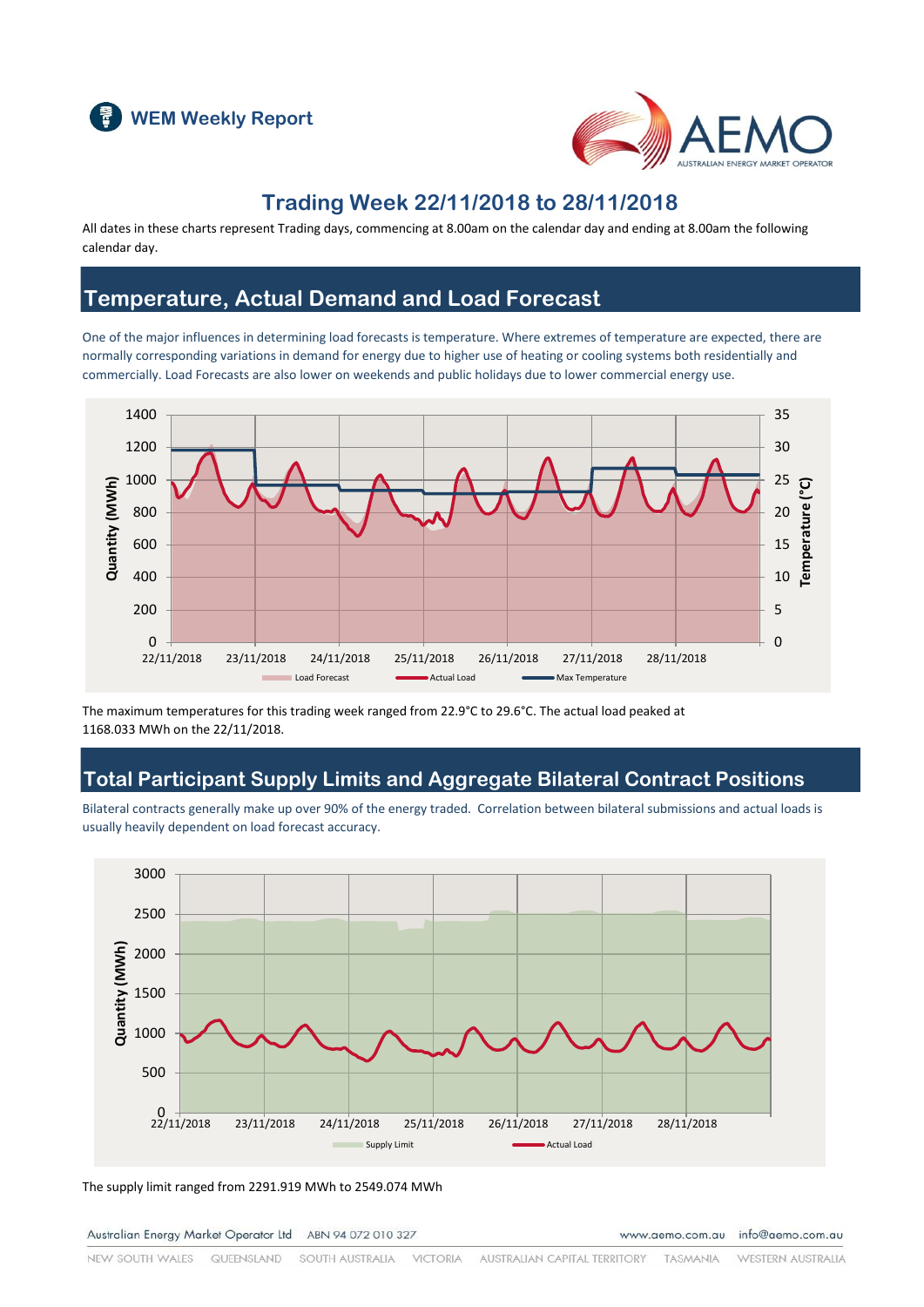### **Net Balancing Market Trades**

Bilateral contracts and STEM trading are generally based on the forecast energy requirements of Participants. When the forecast requirements are higher or lower than the actual requirements for a day, this Market energy must be bought and sold in the balancing mechanism. This graph shows the estimated net balancing trades.



The majority of the balancing activity this week occurred within Balancing Demand. The maximum balancing demand for the week reached 218.801 MWh on the 25/11/2018. The maximum balancing supply for the week reached -122.378 MWh on the 22/11/2012.

# **Total Traded Energy**

This chart represents a comparison between the total net energy that is traded in Bilateral Contracts, the STEM and the balancing mechanism. Balancing Supply represents cases in which the total contract position is greater than the demand and customers must supply energy back to balancing. Balancing Demand represents cases in which the total contract position is less than the demand and customers must purchase energy from balancing.



Total balancing supply equalled -7630.522 MWh whereas total balancing demand equalled 11090.463 MWh. The Total STEM Traded quantity was 20316.336 MWh, with the STEM Clearing Quantity ranging between 7.621 MWh and 130.607 MWh.